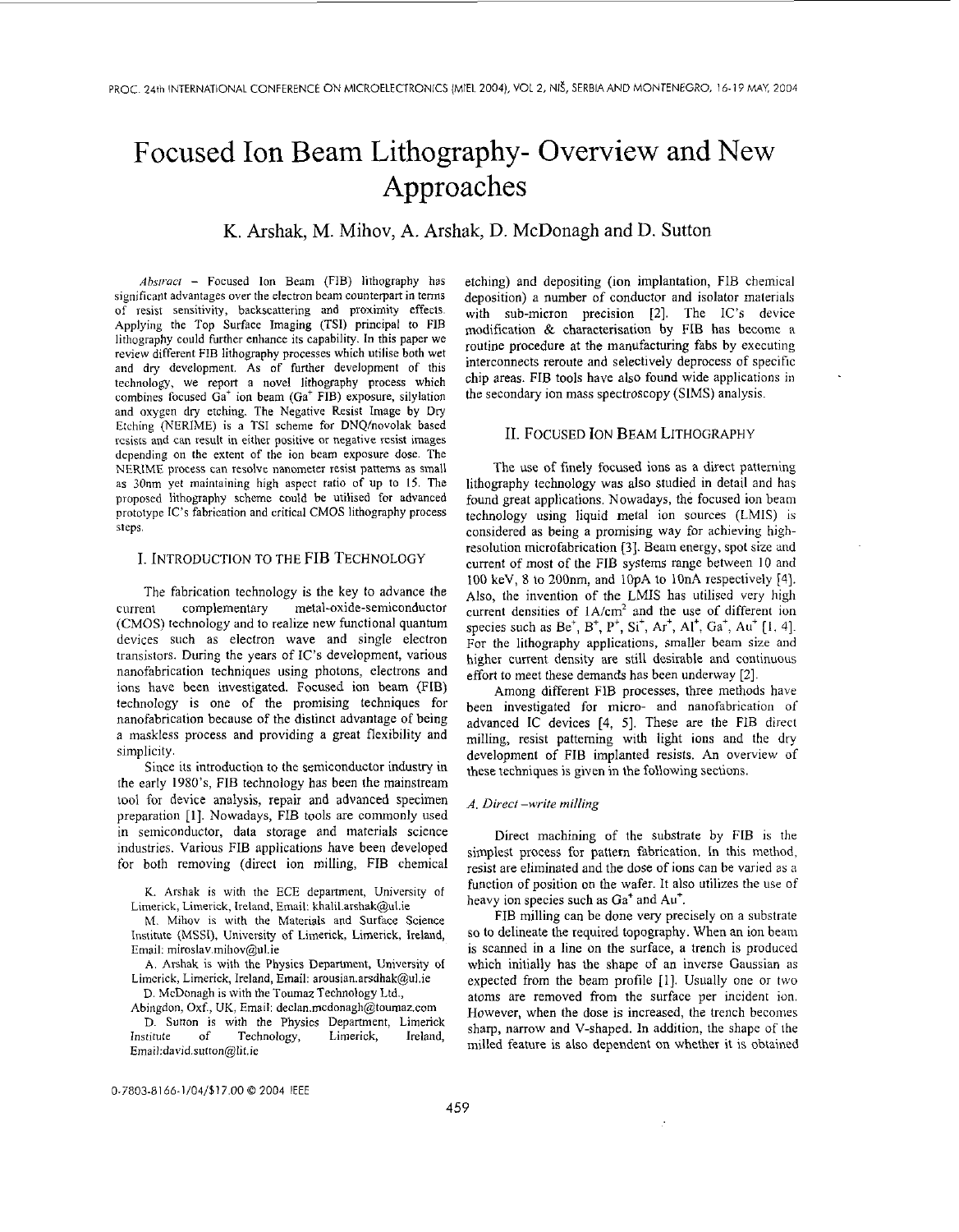with a single scan or repetitive scans. A re-deposition process of the sputtered material is also observed on both sides of the milled trench. However, careful selection of the beam parameters could help minimizing these problems.

The direct FIB milling has been applied for the fabrication of various nanostructures including quantum wires and quantum point contacts in heterostructures, inplane gate transistors and surface acoustic wave (SAW) devices in GaAs substrates [4,5]. Other applications include lithography mask repair and circuit microsurgery with resolution down to IOOnm [I]. Opaque defects such as an excess metal on the chromium based masks can simply he milled off. Clear defects can be repaired by milling a light scattering structure (prism) into the area to be rendered opaque.

Another way of applying FIB milling to the lithography is by the use of bilayer structures. These structures usually made up of a thin gold layer on the top of conventional resist [5]. The gold layer is patterned by the use of Ga FIB milling and the sputtered pattern is transferred to the bottom layer by using reactive ion etching in oxygen plasma. This process has the advantage that the substrate is free from damage caused from ion bombardment.

## **B.** Resist patterning with wet development

Ion beams of different elements can be used for direct resist patterning by depositing energy into a photoresist film similar to the electron beam exposure, followed by wet development process. Ion beams have the advantages of high-energy deposition rates and low scattering effects in the resist [5]. Therefore, conventional FIB lithography can be a high throughput, high resolution (nanometer) resist patterning process.

Ion beam lithography tends to minimise most of the problems related to the electron beam lithography, such as low resist sensitivity and stronger backscattering and proximity effects. The ion scattering in the resist layer and the backscattering from the substrate are negligible due to the much heavier particles mass. **Also,** the energy deposited per unit volume is much higher for ions in comparison with electrons [6]. It was reported that the dose needed to expose most resists by ions is about two orders of magnitude lower than for electrons [I]. The exposed resist patterns by the incident ion beams are limited only by the ion straggling, which laterally extends to a much smaller distance than the usual range of scattered electrons in case of electron beam lithography.

However, the conventional FIB lithography utilises light ions such as  $H^+$ ,  $He^+$ ,  $Be^+$  and  $Si^+$  due to the phenomenon *of* limited penetration depth of ions into the resist film. Light ions such **as** Be' and Si' have a penetration range of  $1.2\mu$ m and  $0.6\mu$ m respectively in the PMMA resist at 2OOkeV energies *[5].* By comparison, much heavier Ga' ions used in FIB lithography could only penetrate the top IOOnm at lOOkeV [6], which **is** not deep

enough to expose the entire resist thickness. Although the limited penetration range of ion can be utilised for specific lithography applications such as T-shaped gate formation 141, it significantly decrease the required resist thickness for conventional FIB lithography. The reduced thickness will result in low aspect ratio patterns and difficulties with further dry etching pattern transfer.

**As** a solution to this problem, the bilayer resist schemes for FIB lithography have been developed [5,6,7]. These schemes generally utilise a thin silicon-containing resist layer over a thick planarising layer. The top resist layer is exposed by FIB and wet developed, followed by transferring the patterns to the bulk layer via oxygen reactive Ion Etching (RIE) process. The regions where the silicon-containing resist layer remains are oxidised during the *dry* development, thus forming a silicon dioxide mask which protects the lower resist layer and results in positive image formation. Such FIB bilayer resist schemes are capable of achieving nanometer resolution while maintaining high aspect pattern ratio [6,7]. The only one drawback **is** the use of wet development step, which often results in resist swelling thus causing pattern deformation during the dry etching [4].

# C. Resist exposure using dry development

FIB lithography which uses dry development will eliminate the need for wet processing and therefore the pattern deformation due to the swelling. It will also yield high aspect ratio structures with nanometer resolution.

There are several reports on the dry development of ion beam radiated resists for negative image formation. Resist regions where ions  $(Ga^+, Si^+)$  are implanted indicate significant reduction of the dry etching rate. These observations were explained with the formation of involatile compounds of the implanted species and the etching species, e.g.  $SF_6$  plasma development of  $Ga^+$ implanted titanium layers **[8].** Another example of FIB dry lithography is oxygen plasma development of Ga' implanted spin-on glasses [I], where the exposed regions indicated up to 30% lower etching rate. Analogue effect, the ion beam inhibited etching, has been reported for patterning of **PMMA** photoresists by Si *[9]* or Ga [4] ion exposures. The resistance against oxygen RIE was explained with the view of formation of stable oxide layers, SiO<sub>2</sub> and Ga<sub>2</sub>O<sub>3</sub>, [4], and with the physical hardening of the resist called "graphitisation" *[9].* 

#### 111. NERIME **PROCESS**

The limited range of ions in resists is a perfect match for the Top Surface Imaging (TSI) processes, where the surface of the resist is selectively manipulated so to withstand oxygen dry development. Therefore, combining the FIB lithography with TSI and oxygen dry etching will further enhance its capabilities over the conventional lithography processes.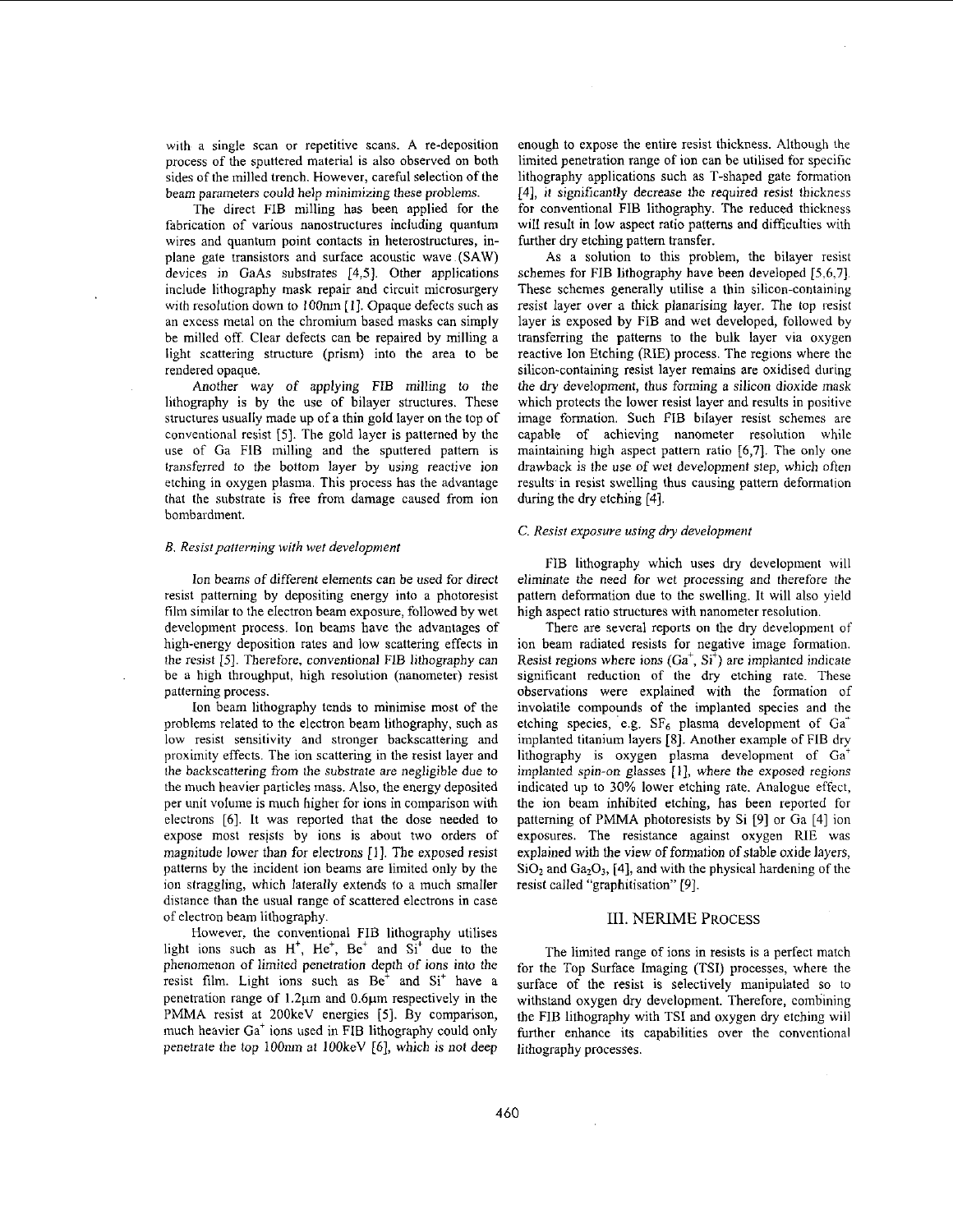

Fig.1: The NERIME process diagram.

The recently developed by the authors Negative Resist Image by Dry Etching (NERIME) process is a single layer TSI scheme for FIB lithography, which utilises both positive and negative image formation [IO]. The newly developed scheme combines the hest features from using FIB exposure and TSI approach in terms of nanometer resolution, negligible ion scattering and limited penetration depth. The underlying substrate layers are also kept out of damage by the exposing ions. The NERIME process also utilises high anisotropic processing of thick planarising resist layers thus raising the aspect ratio of the processed patterns.

The NERIME process implements FIB exposure, near UV exposure, liquid-phase silylation and oxygen RIE as shown in Fig.1. The scheme utilises two levels of Ga' FIB exposures of standard DNQ/novolak based resists. The low dose Ga' FIB exposure promotes crosslinkings into the exposed resist areas binding the photoactive compound (PAC) with the novolak resin chains. However, a second Ga<sup>+</sup> FIB exposure is then implemented, resulting in Ga<sup>+</sup> implantation of the exposed resist areas. The subsequent near ultraviolet (NUV) flood exposure convert the PAC to indene carboxylic acid (ICA) into the previously unexposed regions. Additionally, the resist surface is treated by silicon-containing chemicals (silylation process), which results in diffusion of the silylating agents into the ICA-containing regions and chemical reactions with the resin hydroxyl groups. By contrast, the diffusion into the FIB exposed regions is prohibited due to the presence of

crosslinked structure. During the final oxygen RIE process, a thin SiO, layer is formed into the silylated regions thus protecting the resist underneath, while the crosslinked resist regions are etched away. Therefore, a positive resist image is formed into the exposed resist regions by low dose of  $Ga<sup>+</sup>$  ions. However, the ions implanted into the high dose exposed regions tend to oxidise in a similar way to the silylated regions, thus forming  $Ga<sub>2</sub>O<sub>3</sub>$  mask. In result, such regions are retained after the etching representing negative image formation.

The NERIME process can also be simplified down to two steps by implementing only high dose Ga' FIB exposure and subsequent dry etching [I I]. As a result, the Ga implanted resist areas will form a stable oxide mask which will yield a negative resist image after the etching.

#### *A. Experimenfol results*

NERIME experiments, carried out by the use of I-line resists Shipley SPR505A and SPR660, have indicated that  $Ga<sup>+</sup>$  FIB exposure with dose as low as  $1\mu$ C/cm<sup>2</sup> could prevent the resist from being silylated and therefore resulting in positive image formation after dry etching [10]. Fig.2 represents the exposure characteristics of SPR660 for the two-step NERIME process using Ga' FIB exposure and oxygen plasma development. It is evident that the negative image formation begins to delineate at .exposure doses higher than  $800\mu$ C/cm<sup>2</sup> for 30keV acceleration voltage. The figure also demonstrates a comparison for the results obtained by **[SI,** which uses similar lithography process to pattern the PMMA resists with  $Ga<sup>+</sup>$  exposure. In this case the ion beam dose required to form a negative image was estimated to be in excess of  $3000\mu$ C/cm<sup>2</sup>. The authors also stated that in case of using DNQ/novolak based resists such as AZ1350, the critical ion beam dose must be as high as  $10,000\mu$ C/cm<sup>2</sup>. Therefore, the two-step NERIME process results in much higher resist sensitivity and hetier process contrast than similar *dry* etching lithography schemes reported in the literature.

Experiments show that both the NERIME and the two-step NERIME lithography processes are capable of achieving high resolution down to the nanometer region by using even thicker resist layers. Fig.3 shows a perfectly



Fig.2: Exposure characteristics of Shipley SPR660 resist for the two-step NERIME process. Results from using similar process scheme, IBlE **[SI,** are shown for comparison in case of ncgative tone patterning of PMMA resist.